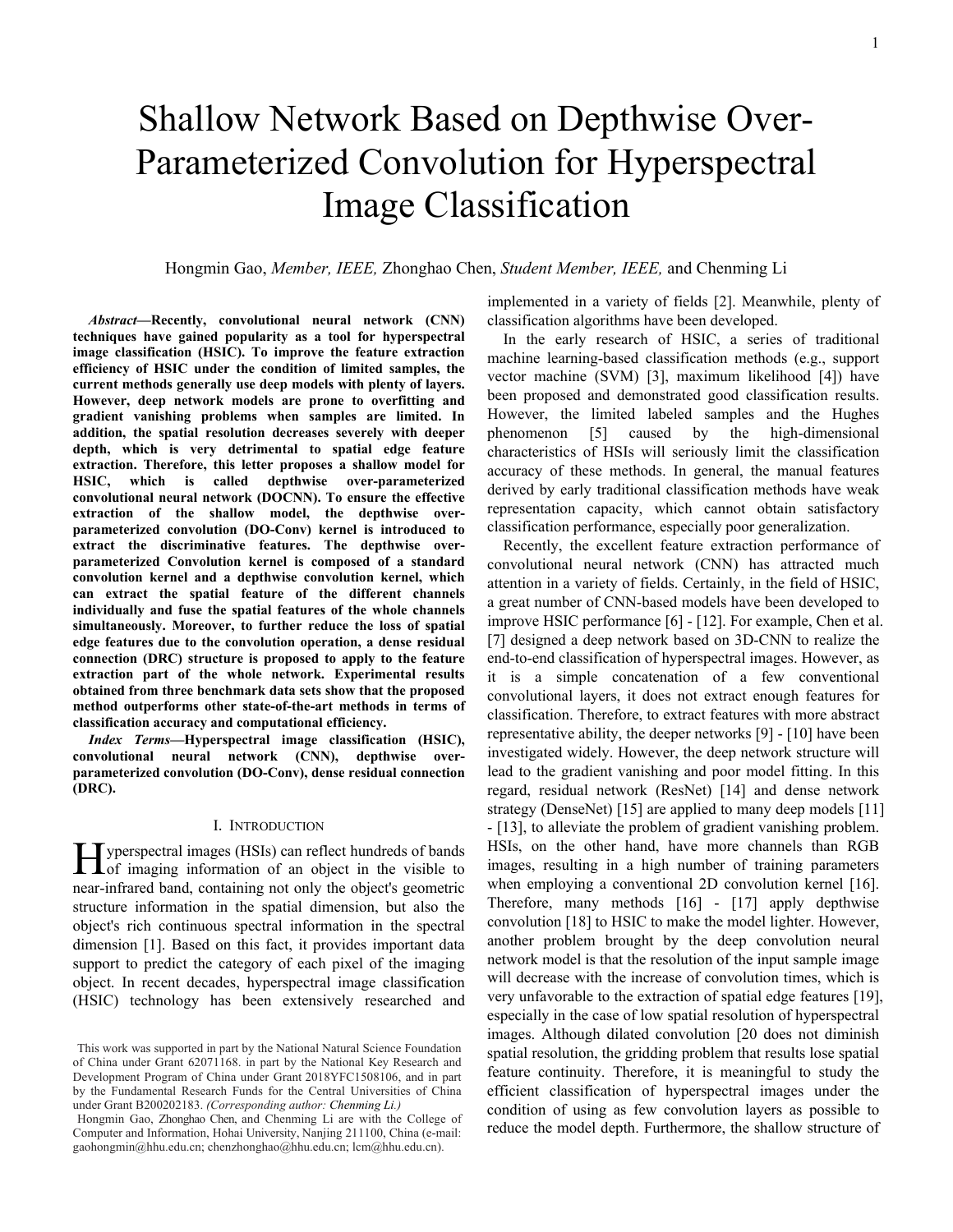the network will significantly reduce the model parameters and thus make the network more lightweight.

In this letter, a novel shallow model for HSIC based on depthwise over-parameterized convolution (DO-Conv) [21] is proposed. Different from the aforementioned convolutional layers used in methods, DO-Conv combines standard convolution kernel with depthwise convolution kernel to form a new convolution kernel structure, which can enhance the ability of feature extraction of one layer. In addition, in order to improve the utilization efficiency of features, inspired by [13] - [14], the densely residual connection (DRC) structure is implemented to the model to improve the classification performance of the shallow network model by reducing feature loss.

The main contributions of this letter are summarized as follows:

- 1) A lightweight shallow network structure with only two feature extraction layers is proposed for HSIC.
- 2) In order to improve the capability of feature extraction, DO-Conv is investigated for HSIC for the first time.
- 3) In addition, the proposed DRC structure reduces the loss of low-level edge information at the output by fusing the high-resolution spatial edge features before the convolution operation with the semantic features extracted by each subsequent convolution.

# Ⅱ. METHODOLOGY

DO-Conv and DRC structure is the core of the DOCNN-DRC. In this section, we first give a detailed introduction of the architecture of DO-Conv, then discuss the advantage of DRC structure in the task of HSIC, and finally, we describe the overall framework of DOCNN-DRC.

## *A. Structure of DO-Conv*

*1) Standard Convolution and Depthwise Convolution:* Convolution operation, as we all know, involves sliding the convolution kernel on the input image and calculating the grey value of the associated image pixel in the convolution kernel center to complete the entire image feature extraction. For the convenience of understanding, we set the input image as a 2D tensor  $P \in \mathbb{R}^{(W \times H) \times C_{in}}$ , Where W and H are the spatial dimensions of the input image,  $C_{in}$  indicates the number of channels of the input image. Specifically, the convolution operation of standard convolution is performed simultaneously on all channels of the image, with the weight being shared. As depicted in Fig. 1 (a), the convolution kernel of standard convolution can be set as  $W \in \mathbb{R}^{C_{out} \times (W \times H) \times C_{in}}$ , where  $C_{out}$ indicates the number of channels output. Therefore, the standard convolution operation  $\star$  can be formulated as  $\boldsymbol{0} =$  $W * P$ :

$$
\boldsymbol{O}_{c_{out}} = \sum_{i}^{(W \times H) \times c_{in}} \boldsymbol{W}_{c_{out}i} \boldsymbol{P}_{i}
$$
(1)

where  $\boldsymbol{O} \in R^{C_{out}}$  denotes the output result (for the convenience of display, the padding operation is not applied to all convolution operations in this letter, and use bias are not considered). However, the parameter sharing of different



Fig. 1. (a) Architecture of standard convolution. (b) Architecture of depthwise convolution.



Fig. 2. Architecture of DO-Conv

channels will make some channel sensitive feature extraction inadequate, especially when we want to extract various features of different channels. This is notably essential in the feature extraction of HSIs with a lot of channels. The depthwise convolution, on the other hand, can execute individual convolution calculations for each channel of the input image, taking into consideration each channel's unique spatial properties. As shown in Fig. 1 (b), the convolution kernel of depthwise convolution can be set as  $W \in$  $\mathbb{R}^{(W \times H) \times D_{mul} \times C_{in}}$ , where  $D_{mul}$  is the depth multiplier. Therefore, each  $W \times H$  -dimensional feature can be transformed to a  $D_{mul}$ -dimensional feature. Accordingly, the depthwise convolution operation  $\circ$  can be expressed as  $\boldsymbol{0} =$  $W \circ P$ :

$$
\boldsymbol{O}_{d_{mul}c_{in}} = \sum_{i}^{W \times H} \boldsymbol{W}_{id_{mul}c_{in}} \boldsymbol{P}_{ic_{in.}}
$$
 (2)

It is easy to observe that each element in  $\boldsymbol{0} \in R^{D_{mul} \times C_{in}}$  is obtained by multiplying the vertical column of W by each channel point of *P*. However, it is obvious that the independent depthwise convolution ignores the correlation of channel features.

*2) DO-Conv:* Compared with the image in the computer vision task, HSIC task has smaller sample patch size and data amount. Therefore, for limited training samples, it is essential to obtain more adequate feature extraction. As mentioned in the previous section, standard convolution and depthwise convolution are complementary in feature extraction. As a result, combining the properties of the two convolution kernels to create a new convolution kernel is a plausible option. DO-Conv is a novel convolution kernel structure that combines the two convolutions mentioned previously. When compared to single depthwise convolution, it is clear that DO-Conv will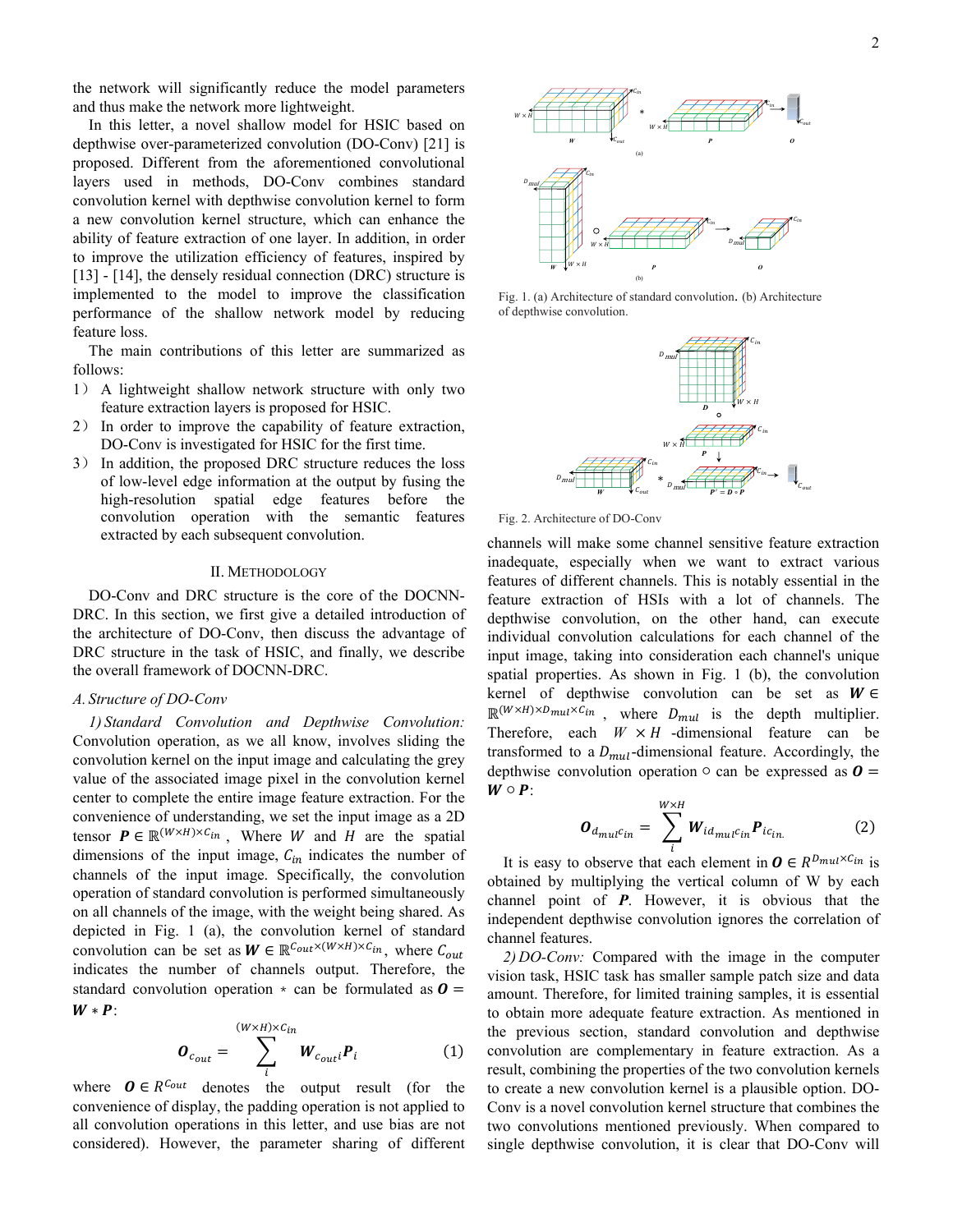

Fig. 3. Schematic of the proposed DOCNN-DRC. ⊕ denotes feature addition.



Fig. 4. (a) Architecture of ResNet. (b) Architecture of DenseNet. (c)

raise a certain amount of training parameters. As a result, this can be thought of as an instance of depthwise convolution over parameterization. The transformation process of the feature map in DO-Conv is shown in Fig. 2. It can be seen that the DO-Conv operation is composed of a depthwise convolution and a standard convolution. The convolution kernel of depthwise convolution and standard convolution can be set as  $\mathbf{D} \in \mathbb{R}^{(W \times H) \times D_{mul} \times C_{in}}$ , and  $\mathbf{W} \in \mathbb{R}^{C_{out} \times D_{mul} \times C_{in}}$ . Therefore, for a given input image  $P \in \mathbb{R}^{(W \times H) \times C_{in}}$ , after the DO-Conv operation, we get the feature output  $\boldsymbol{0} =$  $(D, W) \odot P$ ,  $O \in \mathbb{R}^{C_{out}}$ . More specifically, the DO-Conv operation's feature map transformation process can be represented as the corresponding formula:

$$
\begin{array}{l}\n\mathbf{O} = (\mathbf{D}, \mathbf{W}) \circledcirc \mathbf{P} \\
= \mathbf{W} * (\mathbf{D} \circ \mathbf{P})\,.\n\end{array} \tag{3}
$$

Combining formula (3) and Fig. 2, it can be understood that the depthwise convolution first extracts the features of the input image channel by channel and obtains the transformed feature map as  $P' = D \circ P$ ,  $P' \in \mathbb{R}^{C_{in} \times D_{mul}}$ . Then, the spatial features of  $P'$  in the entire channel are extracted using standard convolution, and the output of the feature map is  $\boldsymbol{0} =$  $W * P'$ , which realizes the fusion of multi-channel features of HSI. In the network structure, the depthwise convolution kernel and the standard convolution kernel are actually integrated into a DO-Conv convolution kernel to complete the convolution calculation process. According to formula (3), the derivation process of the DO-Conv operator *Q* is as follows:  $\mathbf{0} = (\mathbf{D}^T \circ \mathbf{W}) \cdot \mathbf{P}$ 

$$
J = (D^T \circ W) * P
$$
  
=  $Q * P$  (4)

where the  $D^T \in \mathbb{R}^{D_{mul} \times (W \times H) \times C_{in}}$  is the transpose of *D*.

## *B. Structure of Dense Residual Connection*

In the CNN-based HSIC task, gradient vanishing caused by deep network structure is a common problem. It means that when the network parameters will stop updating before the neural network converges. Furthermore, while extracting

spatial features, the over-deep network structure would reduce spatial resolution and cause some edge feature loss, which is undesirable for feature extraction of HSIs with low spatial resolution. Literatures have proved that residual network can alleviate the problem of gradient vanishing through a crosslayer direct connection. However, as illustrated in Figure 4 (a), the residual structure is frequently applied locally in the network, which cannot compensate for the loss of spatial information induced by network deepening. Furthermore, as shown in Fig. 4 (b), to further improve feature reuse between layers, DenseNet connects the channel dimensions of feature maps of all layers to their subsequent layers. Although this connection method can ensure that each layer of the deep network contains the shallowest high-resolution features, it will increase the memory consumption and bring redundancy of features. Therefore, inspired by ResNet and DenseNet, a simple method for feature fusion is proposed, which can alleviate the gradient vanishing and avoid the loss of feature. As depicted in Fig. 4 (c), the proposed DRC is presented for feature learning, which reduces the loss of shallow layers' edge features by adding the output of the first layer to the input of all the subsequent layer. In addition, DRC uses less memory overhead than dense connections.

#### *C.Schematic of the proposed Method*

The proposed schematic of HSIC is presented in Fig. 3. First, principal component analysis (PCA) is performed on the original HSIs to generate the reduced dimension data  $X_I$ . Then, 3-D image cubes are fed into a standard  $1 \times 1$  convolutional layer that has 32 filters, which is used to adjust the number of the feature map's channel to facilitate the subsequent feature fusion. Next, a simple feature extraction module combined of two DO-Conv layers and DRC structure is utilized to hierarchically excavate the discriminate features. After that, another standard  $1 \times 1$  convolutional layer is employed to boost the feature representation and modify the channels of the feature map from 32 to 64, which also makes features more abundant. Then, a global average pooling layer and a fully connected layer are applied to transform the feature map into the feature vector. Finally, the Softmax function is adopted to obtain the final categorization result.

#### Ⅲ. EXPERIMENTS AND DISCUSSION

## *A. Data sets and Experimental Setup*

Three famous HSI data sets are used to demonstrate the reliability of the proposed method, which are University of Pavia (PU), Salinas (SA), and Indian Pines (IP). To better test the performance of the model, the number of training samples divided from the dataset is limited. Concretely, for the PU and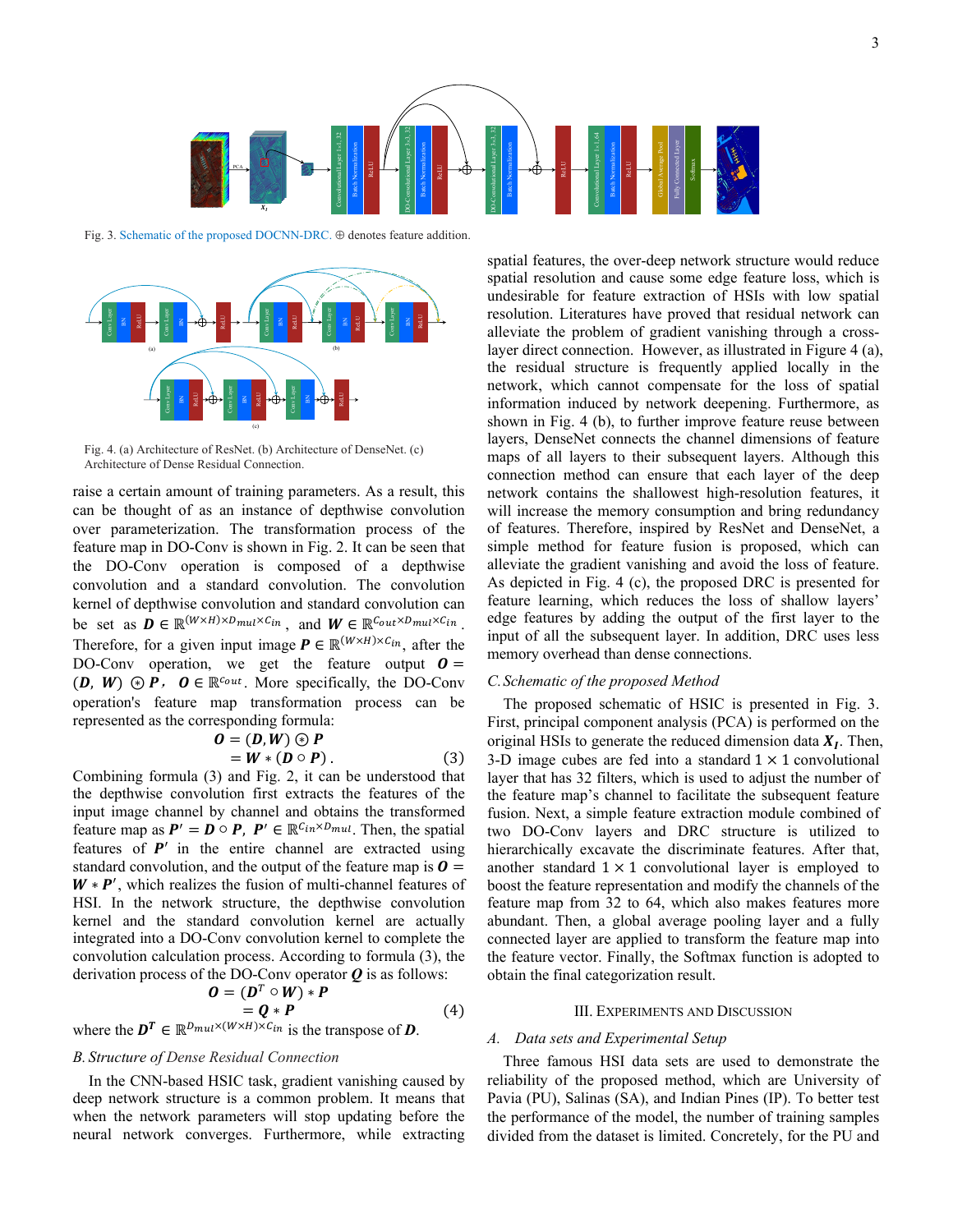TABLE I CLASSIFICATION ACCURACIES OF DIFFERENT METHODS FOR THE PU DATA SET 1% TRAINING SAMPLES, THE SA DATA SET 1% TRAINING SAMPLES, AND IP DATA SET 10% TRAINING SAMPLES

|                     | Class              | <b>SVM</b>        | 3D-CNN           | <b>DCNN</b>      | <b>DFFN</b>      | <b>SSRN</b>      | HybridSN         | <b>OURS</b>      |
|---------------------|--------------------|-------------------|------------------|------------------|------------------|------------------|------------------|------------------|
| Pavia<br>University | Asphalt            | $91.41 \pm 1.10$  | $99.97 \pm 0.03$ | $84.99 \pm 0.17$ | $96.29 \pm 2.74$ | $99.16 \pm 0.14$ | 78.66±2.34       | $99.41 \pm 0.08$ |
|                     | <b>Meadows</b>     | $97.04 \pm 0.65$  | $98.23 \pm 1.21$ | $98.41 \pm 0.55$ | $99.81 \pm 0.07$ | $99.86 \pm 0.05$ | $95.16 \pm 1.62$ | $99.92 \pm 0.04$ |
|                     | Gravel             | $64.82 \pm 5.17$  | $96.25 \pm 0.79$ | $96.05 \pm 0.53$ | $95.39 \pm 0.29$ | $73.24 \pm 1.27$ | $97.93 \pm 0.86$ | $88.74 \pm 0.59$ |
|                     | Trees              | $85.53\pm4.35$    | $96.73 \pm 0.49$ | $98.32 \pm 0.23$ | $94.61 \pm 0.69$ | $97.92 \pm 0.76$ | $93.31 \pm 2.57$ | $97.46 \pm 0.76$ |
|                     | Painted-M-S        | $99.70 \pm 0.32$  | $99.62 \pm 0.27$ | $100 \pm 0.00$   | $99.25 \pm 0.09$ | $99.55 \pm 0.16$ | $99.54 \pm 0.07$ | $99.77 \pm 0.27$ |
|                     | Bare Soil          | $69.77 \pm 3.50$  | $95.36 \pm 0.38$ | $88.16 \pm 5.80$ | $100 \pm 0.00$   | $99.80 \pm 0.11$ | 99.85±0.19       | $100 \pm 0.00$   |
|                     | Bitumen            | $69.02 \pm 12.02$ | $95.96 \pm 0.86$ | $100 \pm 0.00$   | $88.65 \pm 1.39$ | $96.36 \pm 0.69$ | $96.00 \pm 2.23$ | $98.79 \pm 0.21$ |
|                     | Self-B-B           | $83.62 \pm 3.04$  | $66.11 \pm 1.22$ | $87.62\pm4.39$   | $95.20 \pm 0.79$ | $95.21 \pm 2.31$ | $100 \pm 0.00$   | $96.49 \pm 0.76$ |
|                     | Shadows            | $99.57 \pm 0.08$  | $97.54 \pm 0.37$ | 93.48±0.89       | $99.36 \pm 0.05$ | $97.86 \pm 1.29$ | $84.72 \pm 1.47$ | $96.79 \pm 0.64$ |
|                     | OA(%)              | $88.67 \pm 0.34$  | $95.14 \pm 0.39$ | $94.06 \pm 0.52$ | $97.93 \pm 0.36$ | $97.73 \pm 0.73$ | $96.33 \pm 0.50$ | $98.57 \pm 0.23$ |
|                     | kappa $\times$ 100 | $84.75 \pm 0.50$  | $93.58 \pm 0.61$ | $92.14 \pm 0.89$ | $97.25 \pm 0.24$ | $96.99 \pm 1.17$ | $95.11 \pm 0.67$ | $98.10 \pm 0.11$ |
| Salinas Valley      | OA(%)              | $87.64 \pm 0.29$  | $92.46 \pm 0.33$ | $96.31 \pm 0.27$ | $97.12 \pm 0.29$ | $97.64 \pm 0.23$ | $98.28 \pm 0.12$ | $98.74 \pm 0.13$ |
|                     | kappa $\times$ 100 | $86.19 \pm 0.32$  | $91.57 \pm 0.18$ | $96.19 \pm 0.31$ | $96.79 \pm 0.25$ | $97.66 \pm 0.25$ | $98.08 \pm 0.13$ | $98.6 \pm 0.11$  |
| <b>Indian Pines</b> | OA(%)              | $69.86 \pm 2.17$  | $92.67 \pm 0.36$ | $94.76 \pm 0.37$ | $95.89 \pm 0.19$ | $98.59 \pm 0.38$ | $97.99 \pm 0.19$ | $99.03 \pm 0.18$ |
|                     | kappa $\times$ 100 | $64.83 \pm 1.94$  | $91.63 \pm 0.53$ | $94.59 \pm 0.62$ | $97.31 \pm 0.27$ | 98.39±0.44       | $97.71 \pm 0.22$ | $98.9 \pm 0.15$  |



Fig. 5. Classification maps for PU. (a) False-color image. (b) Ground truth (c) - (i) Predicted classification maps for SVM, 3D-CNN, DCNN, DFFN, SSRN, HybirdSN, and DOCNN-DRC.

SA datasets, only 1% of the labeled samples are used to train the model. For the IP dataset, we use 10% of the annotated samples as the training set since there are some categories with a very small number of samples.

To evaluate the classification effectiveness of the proposed model, we compared the model with five state-of-the-art algorithms SVM [3], 3D-CNN [5], DCNN [10], DFNN [11], SSRN [12], and HybridSN [22]. For the input of the DOCNN-DRC, the spatial size is set to  $9 \times 9$  with 15 spectral principal components are retained by PCA. In addition, the learning rate is configured to 0.01 and the batch size is 64 for all datasets, and the number of training epochs is 120, 120, and 150 for the three datasets, respectively. Furthermore, to guarantee fairness, all parameters of the other comparison methods keep the same settings as those in the corresponding literatures. Moreover, the overall accuracy (OA) and kappa coefficient are utilized as the standard evaluation indicators of classification performance. Especially, all the experimental results are taken as the average of ten runs.

## *B. Classification Performance Analysis*

Table I gives the classification accuracy for all methods on the PU, SA, and IP datasets. As reported, the classification

TABLE Ⅱ THE NUMBER OF TRAINABLE PARAMETERS, TRAINING AND TESTING TIMES (IN SECONDS) OF DIFFERENT DEEP MODELS FOR THE PU DATA SET

| Methods     | Parameters | Train time | Test time | <b>OA</b> |
|-------------|------------|------------|-----------|-----------|
| 3D-CNN      | 9,867k     | 3167.31    | 17.64     | 95.14%    |
| <b>DCNN</b> | 545k       | 122.99     | 6.83      | 94.06%    |
| <b>DFFN</b> | 370k       | 2514.63    | 12.41     | 97.93%    |
| <b>SSRN</b> | 120k       | 111.25     | 12.33     | 97.73%    |
| HybridSN    | 5.122k     | 121.9      | 2.97      | 96.33%    |
| <b>OURS</b> | 27k        | 5.89       | 1.76      | 98.57%    |

performance of the proposed method outperforms the other methods, demonstrating the effectiveness of the proposed shallow structure in extracting discriminative features. Among them, the classification accuracy of traditional machine learning methods is much worse than other deep learning methods. In addition, it is worth noting that SVM shows poor generalization on different data sets. Although 3D-CNN also has a shallow model structure, it does not perform as well with limited samples. However, as an early CNN-based research result, it is a guide to the application of CNN on hyperspectral image classification. Particularly, HybirdSN introduced 2D convolution on top of 3D-CNN, which was efficient in improving the classification accuracy, but the improvement of the classification performance was limited by using only ordinary convolution in shallow models. Compared with the first two shallow models, DCNN, DFFN, and SSRN are proposed as deep models to extract more representative deep abstract features. Accordingly, in order to reduce the gradient vanishing problem caused by model deepening, various residual structures are used. However, although the local residual structure can alleviate the gradient vanishing to a certain extent, the features extracted from the end of the deep model lack high-resolution texture features, which limits the performance of these models.

More intuitively, the classification map of each approach on the PU data set is depicted in Fig. 5. It can be observed that the classification map of the proposed method is of the highest quality and is most similar to the ground truth.